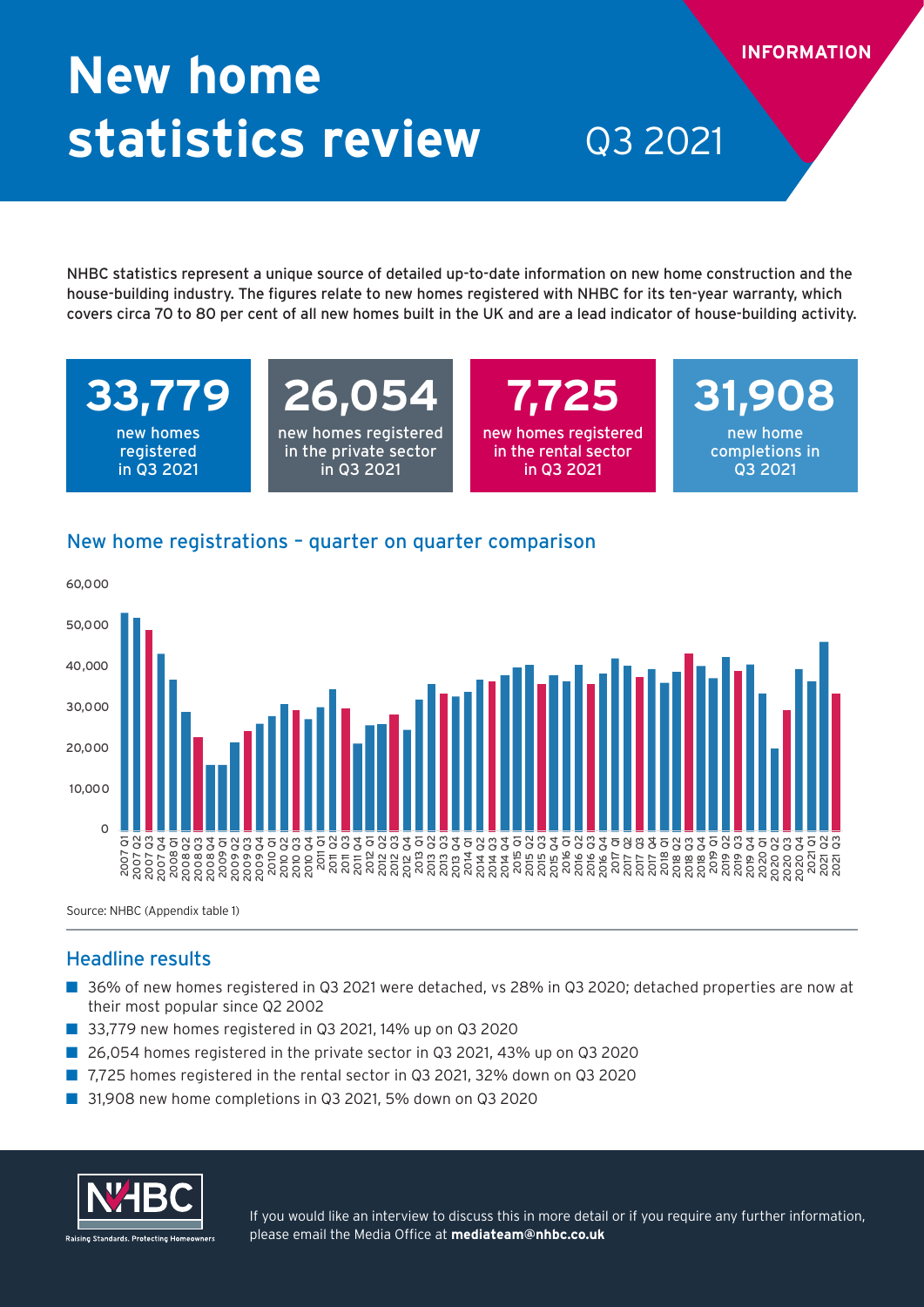## Regional overview

### Regional registrations Q3 2021 vs Q3 2020



#### **Luke Carter - NHBC Regional Director West & Wales**

"Consumer demand for housing in Wales remains high with builders continuing to report strong forward sales. However, the continued lack of supply of many building materials is slowing down completions on both affordable plots and private sales. We hear that several builders are considering switching from clay to concrete bricks to help overcome the supply shortages."

#### **Paul Edwards - NHBC Senior Regional Director**

"Housebuilding activity remains strong in England. Despite the wind down of the stamp duty holiday, there is little concern from builders that there will be any effect on sales as many sites have forward sold plots well into Q2 of next year. Material shortages, land supply, planning delays and some regionalised labour issues are causing builders the greatest concern right now with timely completions under threat."

Source: NHBC (Appendix table 2)

If you would like an interview to discuss this in more detail or if you require any further information, please email the Media Office at **mediateam@nhbc.co.uk**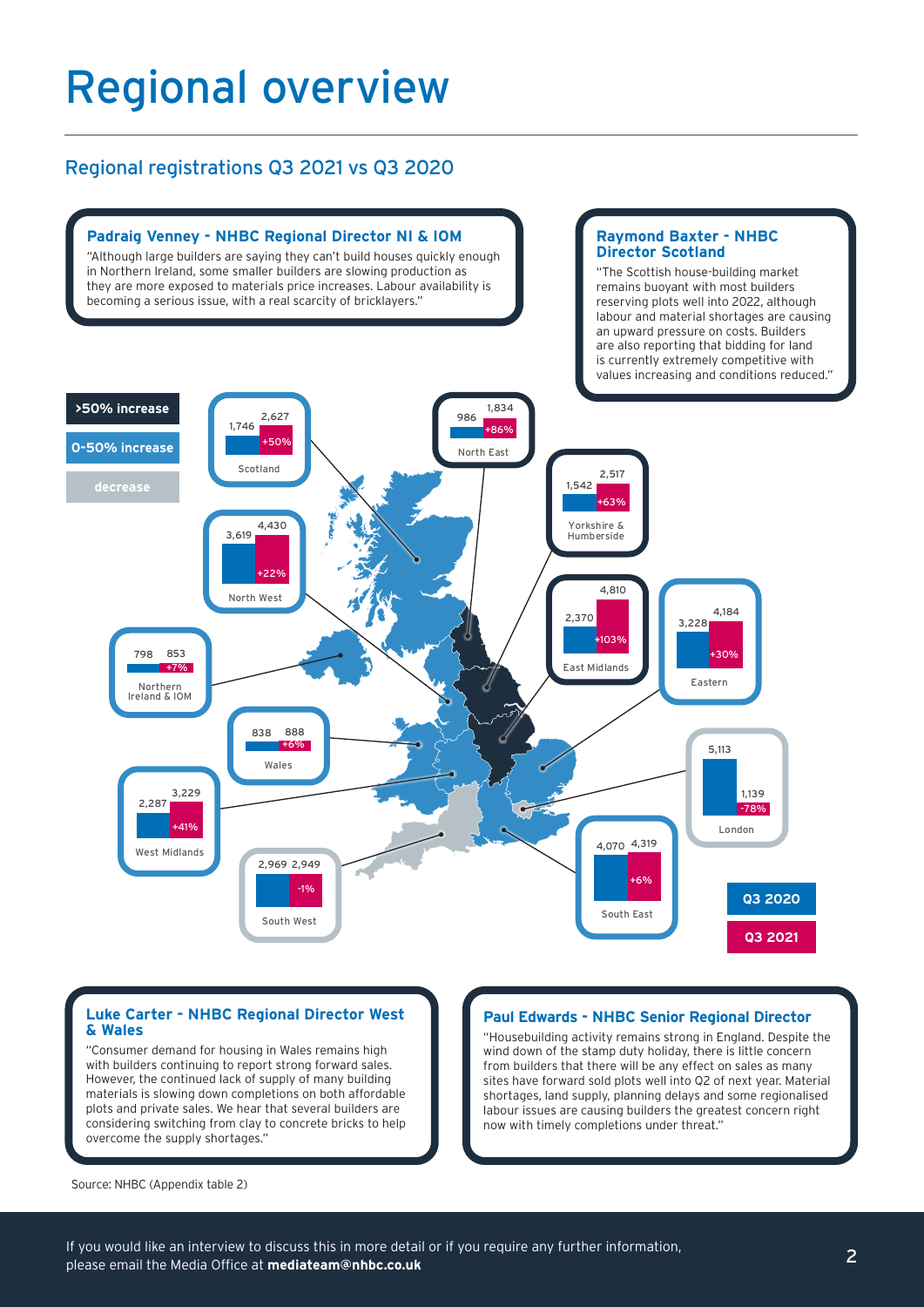## New home registrations

#### New home registrations - Private and rental sectors



Source: NHBC (Appendix table 1)



### New home completions – quarter on quarter comparison

Source: NHBC (Appendix table 3)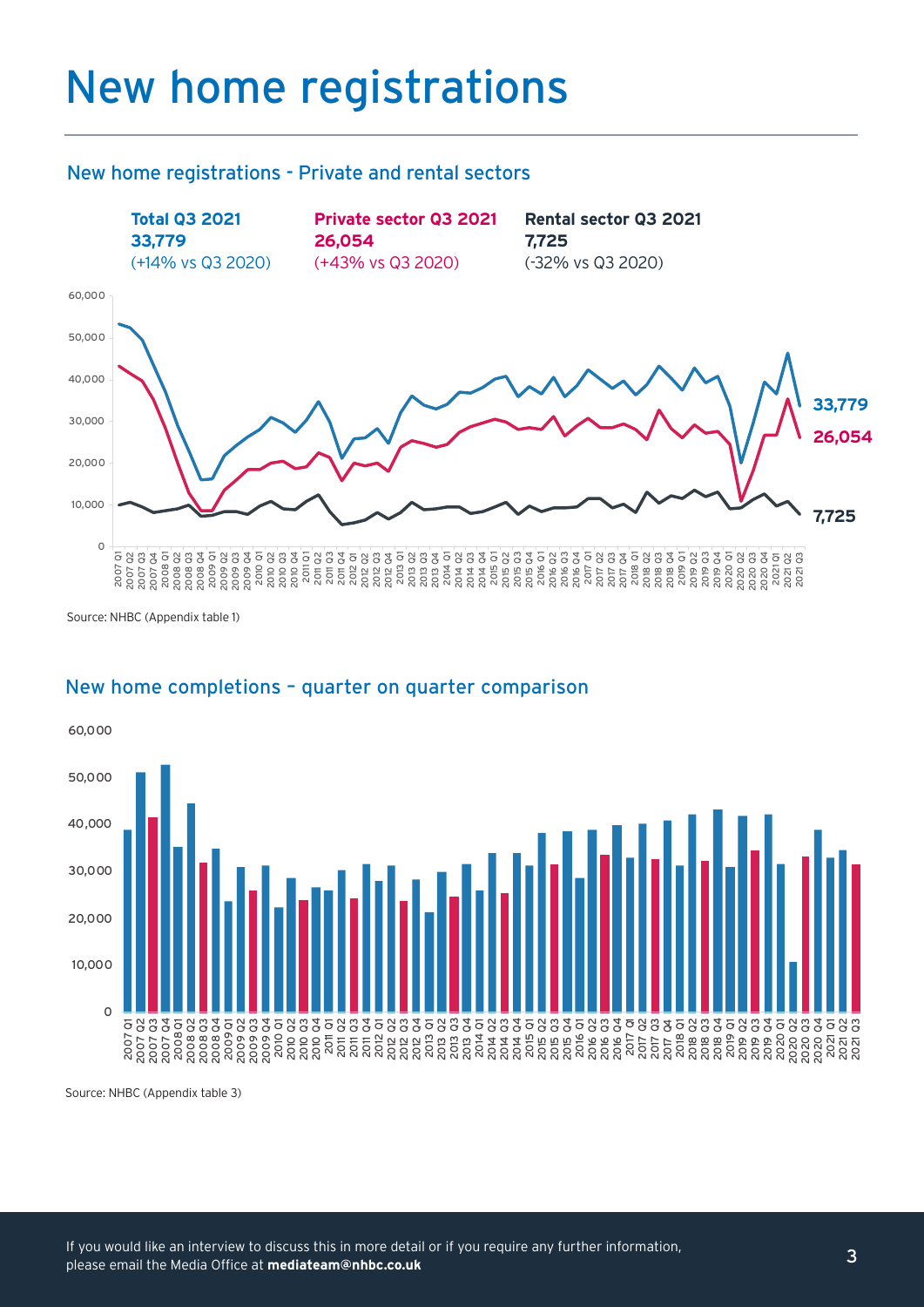## New home registrations

#### UK house types



Source: NHBC (Appendix table 4)

#### Houses vs apartments mix



Source: NHBC (Appendix table 5)

If you would like an interview to discuss this in more detail or if you require any further information, please email the Media Office at **mediateam@nhbc.co.uk**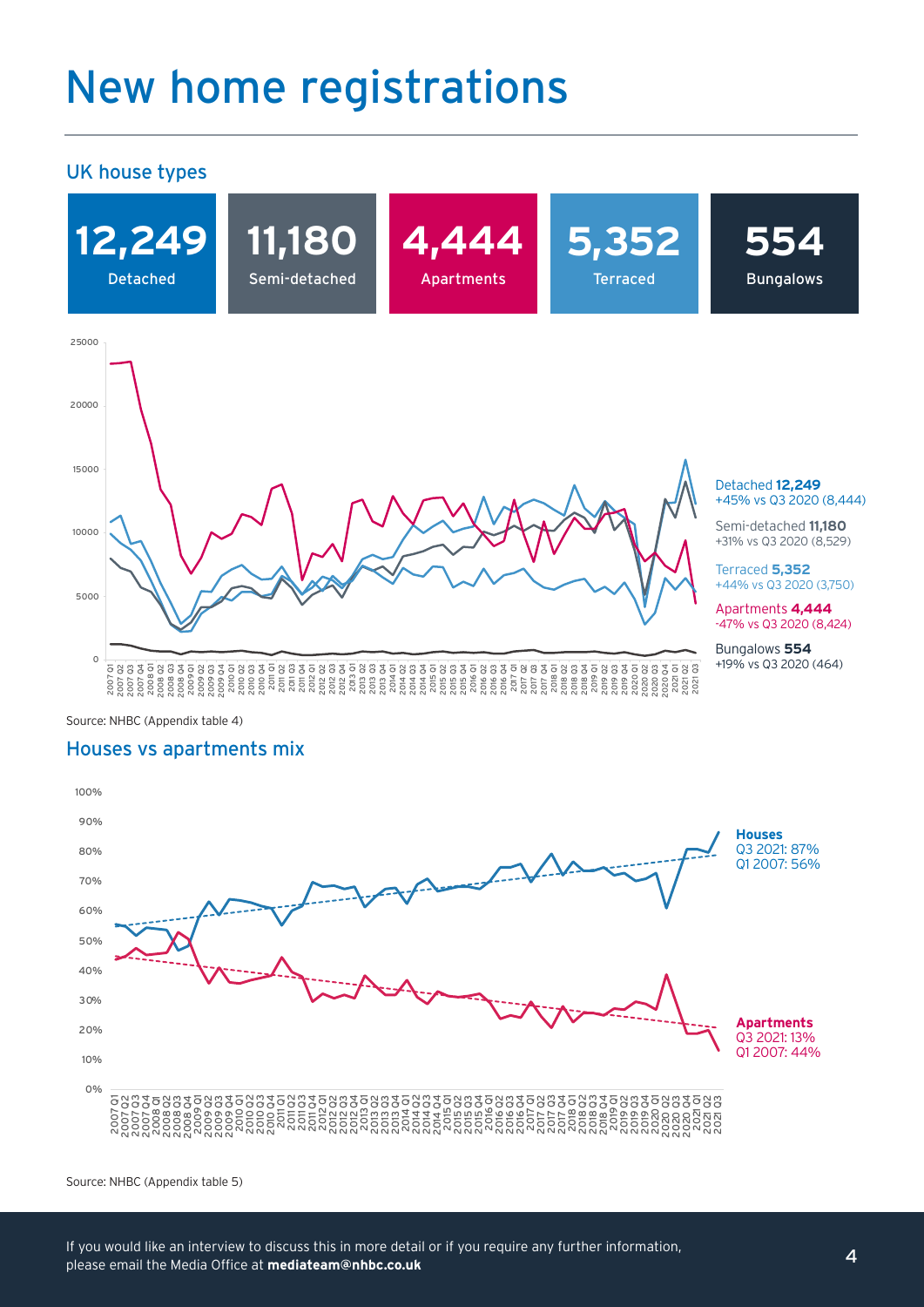### Table 1: New home registrations - Private and rental sectors

| <b>QUARTER</b><br><b>ENDING</b> | <b>PRIVATE</b> | <b>RENTAL</b> | <b>TOTAL</b> | <b>QUARTER</b><br><b>ENDING</b> | <b>PRIVATE</b> | <b>RENTAL</b> | <b>TOTAL</b> |
|---------------------------------|----------------|---------------|--------------|---------------------------------|----------------|---------------|--------------|
| 2007 Q1                         | 43,266         | 10,020        | 53,286       | 2014 Q3                         | 28,690         | 8,041         | 36,731       |
| 2007 Q2                         | 41,587         | 10,771        | 52,358       | 2014 Q4                         | 29,671         | 8,448         | 38,119       |
| 2007 Q3                         | 39,746         | 9,665         | 49,411       | 2015 Q1                         | 30,555         | 9,588         | 40,143       |
| 2007 Q4                         | 35,318         | 8,164         | 43,482       | 2015 Q2                         | 29,985         | 10,759        | 40,744       |
| 2008 Q1                         | 28,292         | 8,782         | 37,074       | 2015 Q3                         | 28,137         | 7,682         | 35,819       |
| 2008 Q2                         | 19,955         | 9,090         | 29,045       | 2015 Q4                         | 28,597         | 9,701         | 38,298       |
| 2008 Q3                         | 12,984         | 10,067        | 23,051       | 2016 Q1                         | 28,112         | 8,356         | 36,468       |
| 2008 Q4                         | 8,694          | 7,381         | 16,075       | 2016 Q2                         | 31,303         | 9,365         | 40,668       |
| 2009 Q1                         | 8,670          | 7,527         | 16,197       | 2016 Q3                         | 26,501         | 9,390         | 35,891       |
| 2009 Q2                         | 13,493         | 8,453         | 21,946       | 2016 Q4                         | 29,089         | 9,572         | 38,661       |
| 2009 Q3                         | 15,942         | 8,399         | 24,341       | 2017 Q1                         | 30,766         | 11,571        | 42,337       |
| 2009 Q4                         | 18,468         | 7,875         | 26,343       | 2017 Q2                         | 28,631         | 11,602        | 40,233       |
| 2010 Q1                         | 18,419         | 9,690         | 28,109       | 2017 Q3                         | 28,574         | 9,299         | 37,873       |
| 2010 Q2                         | 20,046         | 10,847        | 30,893       | 2017 Q4                         | 29,425         | 10,309        | 39,734       |
| 2010 Q3                         | 20,505         | 9,137         | 29,642       | 2018 Q1                         | 28,188         | 8,206         | 36,394       |
| 2010 Q4                         | 18,647         | 8,813         | 27,460       | 2018 Q2                         | 25,650         | 13,139        | 38,789       |
| 2011 Q1                         | 19,209         | 11,016        | 30,225       | 2018 Q3                         | 32,829         | 10,539        | 43,368       |
| 2011 Q2                         | 22,435         | 12,414        | 34,849       | 2018 Q4                         | 28,209         | 12,202        | 40,411       |
| 2011 Q3                         | 21,481         | 8,390         | 29,871       | 2019 Q1                         | 26,035         | 11,518        | 37,553       |
| 2011 Q4                         | 15,909         | 5,371         | 21,280       | 2019 Q2                         | 29,212         | 13,533        | 42,745       |
| 2012 Q1                         | 20,083         | 5,702         | 25,785       | 2019 Q3                         | 27,315         | 11,962        | 39,277       |
| 2012 Q2                         | 19,497         | 6,556         | 26,053       | 2019 Q4                         | 27,617         | 13,255        | 40,872       |
| 2012 Q3                         | 20,170         | 8,206         | 28,376       | 2020 Q1                         | 24,556         | 9,043         | 33,599       |
| 2012 Q4                         | 18,043         | 6,653         | 24,696       | 2020 Q2                         | 10,868         | 9,252         | 20,120       |
| 2013 Q1                         | 23,756         | 8,301         | 32,057       | 2020 Q3                         | 18,264         | 11,302        | 29,566       |
| 2013 Q2                         | 25,371         | 10,646        | 36,017       | 2020 Q4                         | 26,838         | 12,687        | 39,525       |
| 2013 Q3                         | 24,850         | 8,998         | 33,848       | 2021 Q1                         | 26,765         | 9,860         | 36,625       |
| 2013 Q4                         | 23,924         | 9,052         | 32,976       | 2021 Q2                         | 35,481         | 10,961        | 46,442       |
| 2014 Q1                         | 24,623         | 9,569         | 34,192       | 2021 Q3                         | 26,054         | 7,725         | 33,779       |
| 2014 Q2                         | 27,346         | 9,576         | 36,922       |                                 |                |               |              |

#### Notes

- 1. The figures show new build (and Solo for Self Build prior to October 2015) homes registered for NHBC's ten-year warranty.
- 2. Nationally NHBC provides warranties on approximately 70-80% of new homes built in the UK (including the Isle of Man).
- 3. The figures are sourced from information held on NHBC's Fusion system as at 30 September 2021.
- 4. Changes can occur between figures published at different times owing to changes in policies and cancellations.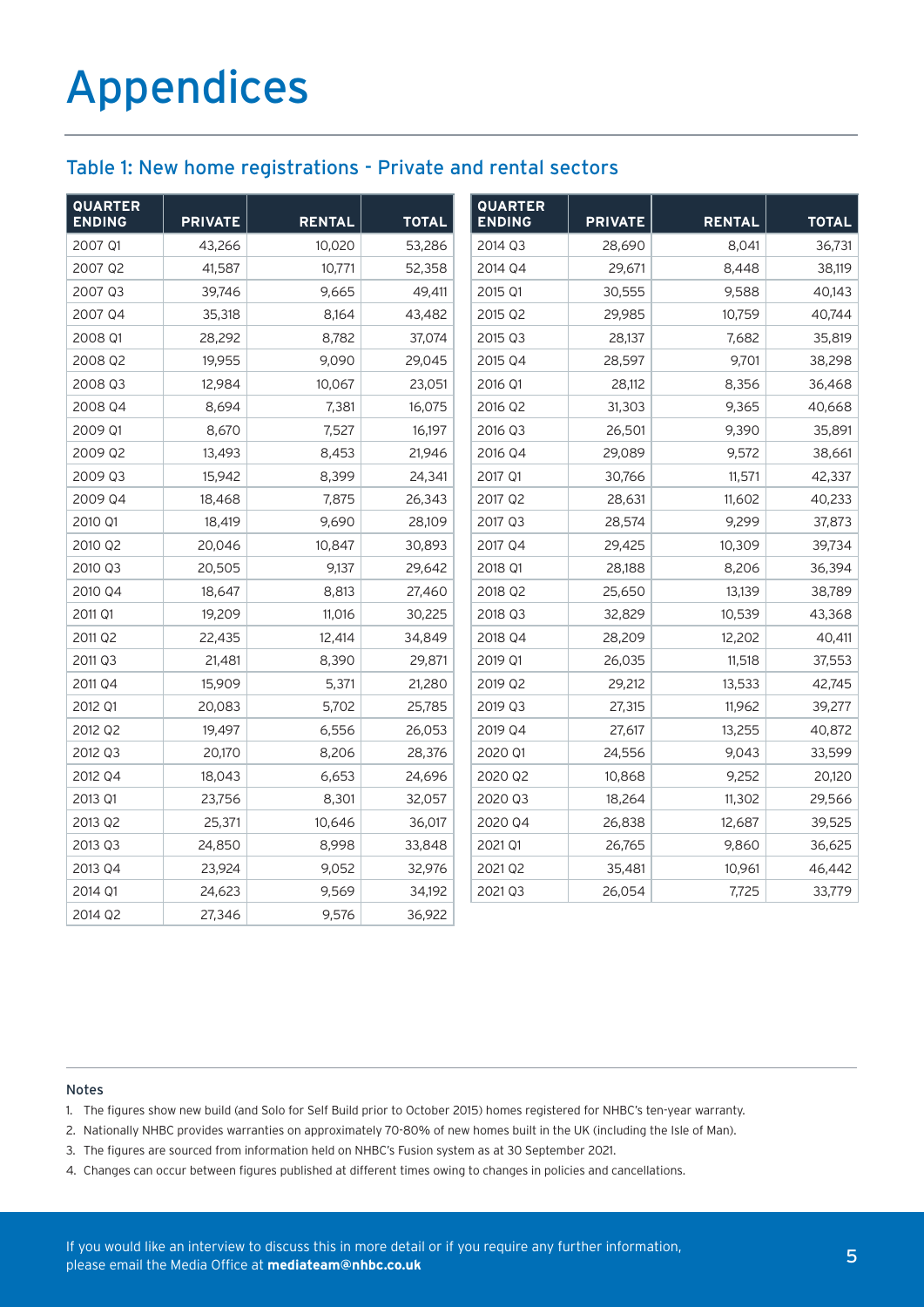### Table 2: UK registrations by region

|                           | 2007           | 2008           | 2009           | 2010           | 2011           | 2012           | 2013           | 2014           | 2015           | 2016           | 2017           | 2018           | 2019           | 2020           | 2021           |
|---------------------------|----------------|----------------|----------------|----------------|----------------|----------------|----------------|----------------|----------------|----------------|----------------|----------------|----------------|----------------|----------------|
|                           | Q <sub>3</sub> | Q <sub>3</sub> | Q <sub>3</sub> | Q <sub>3</sub> | Q <sub>3</sub> | Q <sub>3</sub> | Q <sub>3</sub> | Q <sub>3</sub> | Q <sub>3</sub> | Q <sub>3</sub> | Q <sub>3</sub> | Q <sub>3</sub> | Q <sub>3</sub> | Q <sub>3</sub> | Q <sub>3</sub> |
| North East                | 1,690          | 326            | 876            | 1,122          | 917            | 1,138          | 942            | 1,237          | 1,205          | 1,556          | 2,071          | 2,168          | 1,847          | 986            | 1,834          |
| North West                | 4,294          | 1,151          | 1.588          | 2,296          | 2,195          | 2,356          | 3,074          | 3,174          | 3,185          | 4,781          | 4,618          | 4,236          | 3,155          | 3,619          | 4,430          |
| Yorkshire<br>& Humberside | 3,261          | 1,284          | 1,209          | 1,568          | 1,770          | 1,324          | 1,944          | 2,566          | 1,615          | 2,293          | 2,095          | 2,922          | 2,280          | 1,542          | 2,517          |
| West Midlands             | 3,797          | 1,536          | 1.343          | 1,869          | 2,501          | 2,228          | 2,593          | 3,910          | 3,080          | 2.713          | 3,511          | 3,137          | 4,683          | 2,287          | 3,229          |
| East Midlands             | 3,918          | 1,833          | 1,932          | 2,359          | 2,010          | 2,043          | 2,926          | 2,754          | 3,014          | 2.488          | 3,574          | 3,072          | 3,231          | 2,370          | 4,810          |
| Eastern                   | 4,931          | 3,586          | 3,388          | 2,732          | 3,214          | 2,613          | 3,604          | 3,842          | 3,669          | 3,572          | 3,990          | 3,808          | 4,208          | 3,228          | 4,184          |
| South West                | 3,921          | 2,562          | 2,878          | 3,839          | 2,851          | 3,490          | 3,538          | 3,453          | 3,419          | 3,936          | 3,444          | 4,604          | 3,054          | 2,969          | 2,949          |
| London                    | 5,287          | 3,904          | 3,701          | 4,296          | 5,911          | 4,762          | 5,330          | 5,641          | 6,883          | 3,858          | 2,479          | 6,007          | 5,141          | 5,113          | 1,139          |
| South East                | 8,362          | 3,925          | 3,966          | 5,516          | 4,501          | 4,870          | 5,919          | 5,026          | 4,071          | 6,362          | 6,693          | 7,003          | 6,676          | 4.070          | 4,319          |
| Scotland                  | 6,089          | 1.648          | 1.648          | 2,012          | 2,172          | 2,004          | 2,715          | 3,050          | 3,267          | 2,030          | 3,018          | 3,680          | 2,820          | 1.746          | 2,627          |
| Wales                     | 2,197          | 618            | 757            | 1,223          | 1,174          | 1,150          | 829            | 1,353          | 1,413          | 1,296          | 1,634          | 1,469          | 1,045          | 838            | 888            |
| Northern Ireland<br>& IOM | 1,664          | 678            | 1.055          | 810            | 655            | 398            | 434            | 725            | 998            | 1.006          | 746            | 1,262          | 1.137          | 798            | 853            |

### Table 3: UK completions by region

|                            | 2007           |                | 2008 2009      | 2010           | 2011           | 2012           | 2013           | 2014           |                | $2015$   2016  | 2017           | 2018           | 2019           | 2020   2021    |                |
|----------------------------|----------------|----------------|----------------|----------------|----------------|----------------|----------------|----------------|----------------|----------------|----------------|----------------|----------------|----------------|----------------|
|                            | Q <sub>3</sub> | Q <sub>3</sub> | Q <sub>3</sub> | Q <sub>3</sub> | Q <sub>3</sub> | Q <sub>3</sub> | Q <sub>3</sub> | Q <sub>3</sub> | Q <sub>3</sub> | Q <sub>3</sub> | Q <sub>3</sub> | Q <sub>3</sub> | Q <sub>3</sub> | Q <sub>3</sub> | Q <sub>3</sub> |
| North East                 | 1,782          | 1,053          | 831            | 908            | 914            | 872            | 823            | 1,105          | 1,192          | 1,370          | 1,315          | 1,371          | 1,478          | 1,222          | 1,502          |
| North West &<br>Merseyside | 4,564          | 2,677          | 2.061          | 1.747          | 2,071          | 1,690          | 2,105          | 2,533          | 2.891          | 3,011          | 3,326          | 3,353          | 3,560          | 3.464          | 2,942          |
| Yorkshire<br>& Humberside  | 3,233          | 2,268          | 1.498          | 1,512          | 1,720          | 1,133          | 1,471          | 1,438          | 1,670          | 2,177          | 1,945          | 2,035          | 2,400          | 1,970          | 2,027          |
| <b>West Midlands</b>       | 2,811          | 2,035          | 1.810          | 1.790          | 1,941          | 1,912          | 2,088          | 2,074          | 2,902          | 2,729          | 2,943          | 2,920          | 3,011          | 3,343          | 2,861          |
| East Midlands              | 3,429          | 2,045          | 2,226          | 2,031          | 1,837          | 1,770          | 1,826          | 2,346          | 2,544          | 2,956          | 2,813          | 2,853          | 2,875          | 2,834          | 3,046          |
| Eastern                    | 4,561          | 3,616          | 3,412          | 3,089          | 2,927          | 2,735          | 2,974          | 2,871          | 3,097          | 3,220          | 3,384          | 3,606          | 4,130          | 3,842          | 3,283          |
| South West                 | 3,591          | 3,184          | 2,526          | 2,833          | 2,787          | 2,412          | 2,604          | 2,418          | 2,765          | 3,117          | 3,093          | 2,920          | 2,927          | 2,755          | 2,552          |
| London                     | 4,810          | 3,984          | 3,551          | 2,501          | 2,995          | 3,878          | 3,309          | 3,410          | 6,244          | 5,565          | 4,684          | 4,192          | 4,173          | 4,355          | 3,837          |
| South East                 | 6,088          | 5.793          | 4.288          | 4,063          | 3.902          | 4,174          | 3,850          | 3,576          | 4,239          | 5,004          | 5,124          | 4,846          | 5,353          | 4,918          | 5,303          |
| Scotland                   | 3,832          | 3,295          | 2,015          | 2,110          | 1,889          | 1,936          | 2,428          | 2,257          | 2,479          | 2,726          | 2,453          | 2,712          | 2,857          | 2,745          | 2,677          |
| Wales                      | 1,553          | 1,008          | 871            | 811            | 782            | 859            | 963            | 987            | 1,091          | 1,053          | 885            | 1,054          | 1,235          | 1.183          | 903            |
| Northern Ireland<br>& IOM  | 1,629          | 1,187          | 1,056          | 837            | 658            | 644            | 599            | 672            | 682            | 773            | 829            | 741            | 922            | 969            | 975            |

#### Notes

- 1. The figures show new build (and Solo prior to October 2015) homes registered for NHBC's ten-year warranty.
- 2. Nationally NHBC provides warranties on approximately 70-80% of new homes built in the UK (including the Isle of Man).
- 3. 'Completions' relate to the number of homes 'finalled' by NHBC Building Inspectors and changes can occur between figures published at different times.
- 4. The figures are sourced from information held on NHBC's Fusion system as at 30 September 2021.
- 5. Changes can occur between figures published at different times owing to changes in policies and cancellations.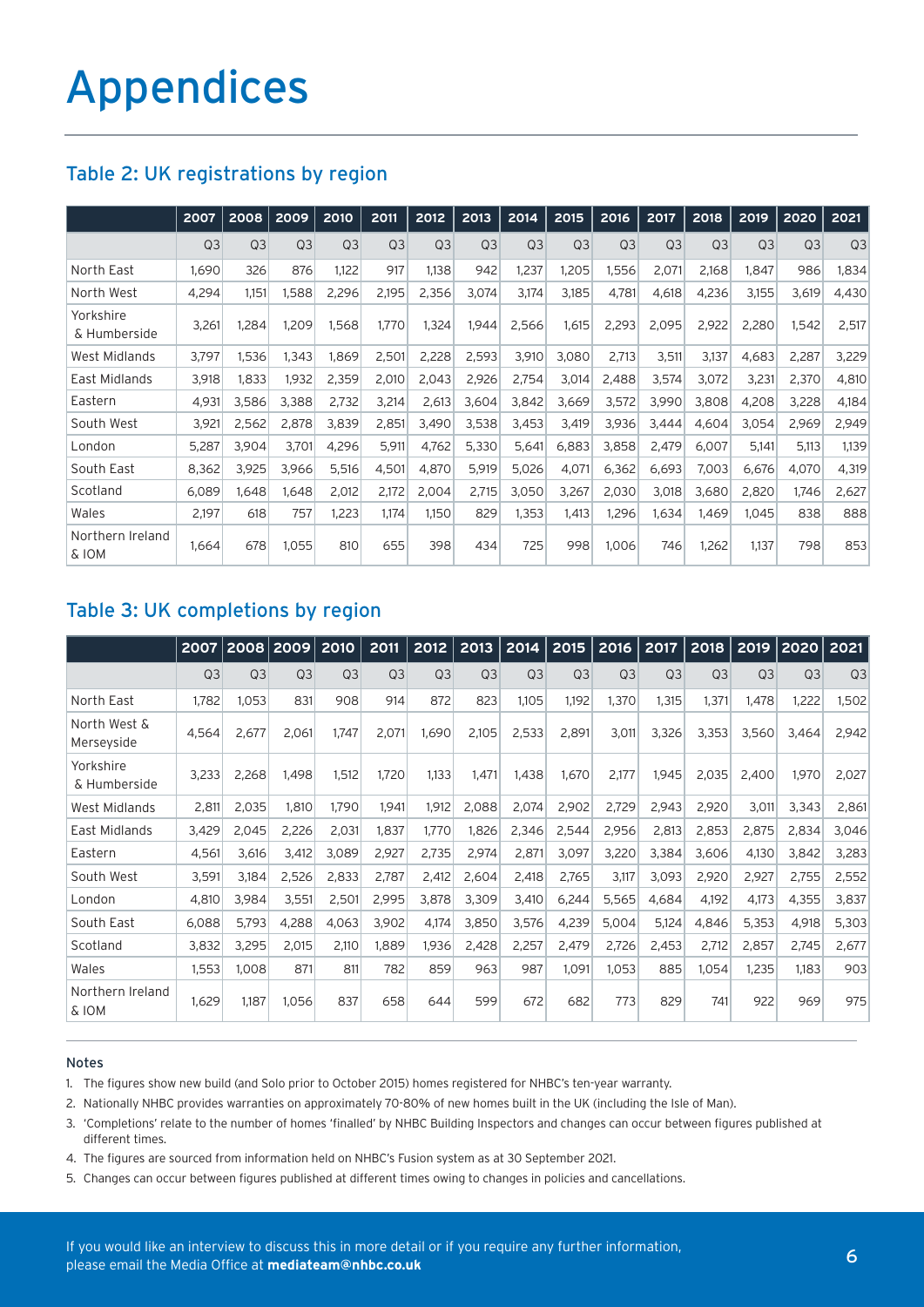#### Table 4: New home registrations - UK house types

|         | <b>DETACHED</b><br><b>HOUSES</b> | <b>SEMI-DETACHED</b><br><b>HOUSES</b> | <b>APARTMENTS</b> | <b>TERRACED</b><br><b>HOUSES</b> | <b>BUNGALOWS</b> |
|---------|----------------------------------|---------------------------------------|-------------------|----------------------------------|------------------|
| 2007 Q3 | 8,682                            | 6,944                                 | 23,507            | 9,141                            | 1,137            |
| 2008 Q3 | 2,765                            | 2,867                                 | 12,239            | 4,526                            | 654              |
| 2009 Q3 | 4,207                            | 4,137                                 | 10,021            | 5,328                            | 648              |
| 2010 Q3 | 5,337                            | 5,667                                 | 11,233            | 6,769                            | 636              |
| 2011 Q3 | 6,131                            | 5,616                                 | 11,515            | 6,108                            | 501              |
| 2012 Q3 | 6,268                            | 5,887                                 | 9,130             | 6,611                            | 480              |
| 2013 Q3 | 8,282                            | 7,025                                 | 10,878            | 7,050                            | 613              |
| 2014 Q3 | 10,594                           | 8,307                                 | 10,664            | 6,743                            | 423              |
| 2015 Q3 | 10,026                           | 8,250                                 | 11,286            | 5,694                            | 563              |
| 2016 Q3 | 10,677                           | 9,789                                 | 8,933             | 5,993                            | 499              |
| 2017 Q3 | 12,603                           | 10,608                                | 7,714             | 6,190                            | 758              |
| 2018 Q3 | 13,772                           | 11,580                                | 11,169            | 6,236                            | 611              |
| 2019 Q3 | 11,788                           | 10,238                                | 11,583            | 5,175                            | 493              |
| 2020 Q3 | 8,444                            | 8,529                                 | 8,424             | 3,705                            | 464              |
| 2021 Q3 | 12,249                           | 11,180                                | 4,444             | 5,352                            | 554              |

#### Table 5: New home registrations - UK house type mix

|         | % OF HOUSES<br><b>REGISTERED</b> | % OF<br><b>APARTMENTS</b><br><b>REGISTERED</b> |         | % OF HOUSES<br><b>REGISTERED</b> | % OF<br><b>APARTMENTS</b><br><b>REGISTERED</b> |
|---------|----------------------------------|------------------------------------------------|---------|----------------------------------|------------------------------------------------|
| 2007 03 | 52%                              | 48%                                            | 2015 03 | 68%                              | 32%                                            |
| 2008 03 | 47%                              | 53%                                            | 2016 Q3 | 75%                              | 25%                                            |
| 2009 03 | 59%                              | 41%                                            | 2017 03 | 80%                              | 20%                                            |
| 2010 Q3 | 62%                              | 38%                                            | 2018 03 | 74%                              | 26%                                            |
| 2011 03 | 62%                              | 38%                                            | 2019 03 | 70%                              | 30%                                            |
| 2012 Q3 | 68%                              | 32%                                            | 2020 Q3 | 71%                              | 29%                                            |
| 2013 03 | 68%                              | 32%                                            | 2021 03 | 87%                              | 13%                                            |
| 2014 Q3 | 71%                              | 29%                                            |         |                                  |                                                |

#### Notes

- 1. The figures show New build (and Solo prior to October 2015) homes registered for NHBC's ten-year warranty.
- 2. Nationally NHBC provides warranties on approximately 70-80% of new homes built in the UK (including the Isle of Man).
- 3. The figures are sourced from information held on NHBC's Fusion system as at 30 September 2021.
- 4. Changes can occur between figures published at different times owing to changes in policies and cancellations.